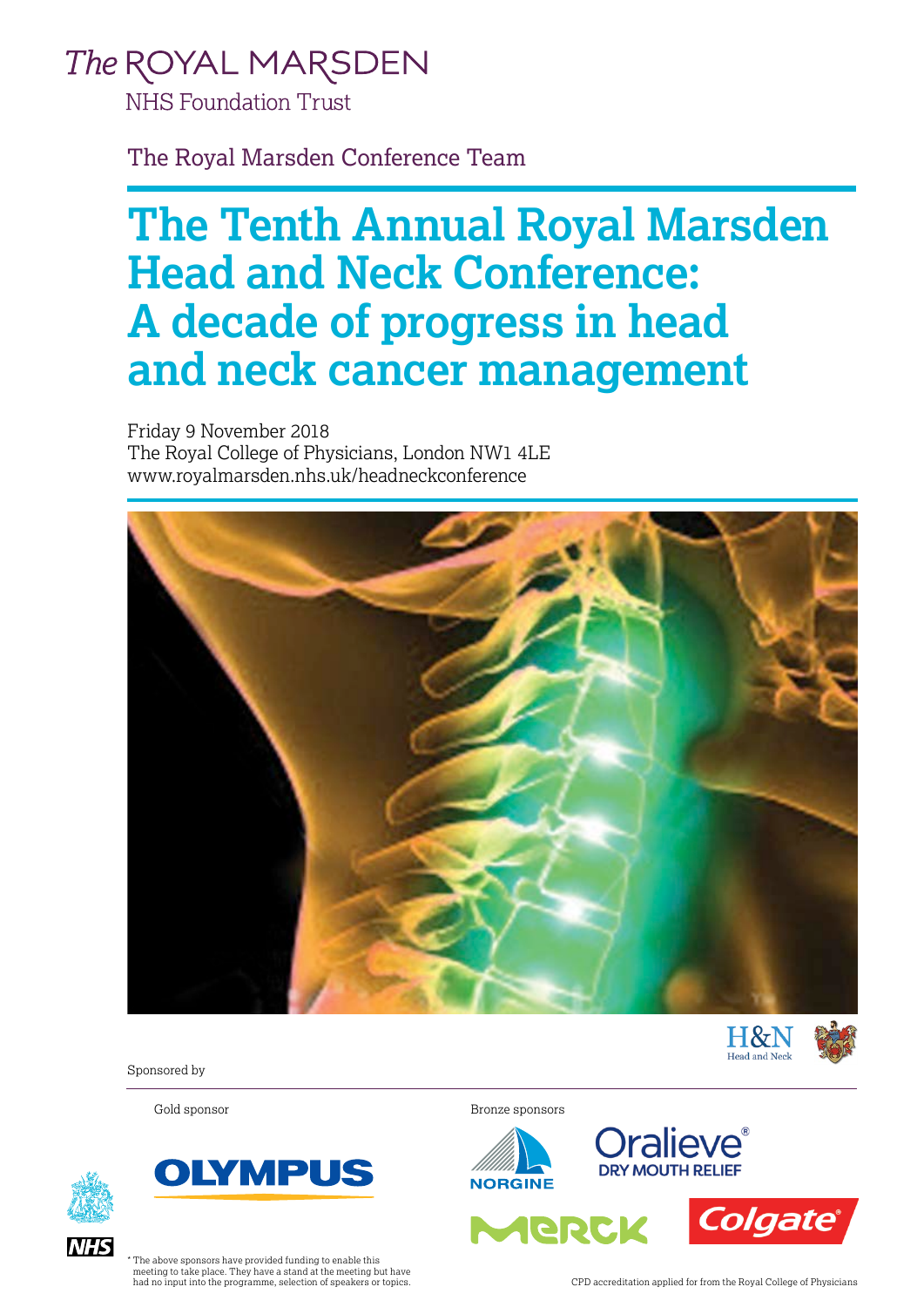# The Tenth Annual Royal Marsden Head and Neck Conference: A decade of progress in head and neck cancer management

#### Introduction

#### Dear Colleagues

After the success of the last nine years it is with great pleasure that you are invited to help celebrate ten years of The Royal Marsden Head and Neck study days. This year we have chosen to focus on how the diagnosis and management of head and neck pre-cancer and cancer has changed over the past decade and to look into the future and explore some of potential advances that might occur in our working lifetimes. The meeting assembles some of the country's leading experts to critically discuss the evidence base for a wide range of pertinent topics from pre-malignant lesions to advanced disease. The meeting will be of particular interest to maxillofacial, ENT or plastic surgeons with an interest in head and neck oncology, as well as clinical / medical oncologists, radiologists and pathologists. Our invitation is extended to consultants and trainees alike, as well as other members of the multidisciplinary team. The meeting will be interactive with ample opportunity to discuss the evidence presented.



**Mr Cyrus Kerawala Professor Vin Paleri** Consultant Maxillofacial/ Consultant ENT/ Head and Neck Surgeon Head and Neck Surgeon

### Conference Aims

This course aims to build on the successes of the last nine years and will explore the changes that have taken place in the management of head and neck malignancy in the last decade. The day will consist of evidence-based lectures that will focus on diagnosis, staging, surgery, chemoradiotherapy and systemic treatments. Case-based discussion will be incorporated throughout the day.



The Royal Marsden NHS Foundation Trust The Royal Marsden NHS Foundation Trust

### Topics to Include

- Oral cavity and laryngeal dysplasia
- New pathological entities
- Chemoradiotherapy toxicity
- Radiomics

#### Target Audience

Specialist Registrars and Consultants in Head and Neck / Maxillofacial / ENT / Plastic Surgery, Clinical and Medical Oncologists, Pathologists, Radiologists and all members of the extended Head and Neck Team.

#### The Faculty



Mr Cyrus Kerawala Consultant Maxillofacial / Head and Neck Surgeon The Royal Marsden NHS Foundation Trust



Professor Richard Shaw Professor of Head and Neck Surgery Department of Molecular and Clinical Cancer Medicine, The University of Liverpool



Mr Taran Tatla Consultant Otolaryngologist / Head and Neck Surgeon, London North West University Healthcare NHS Trust



Dr Selvam Thavaraj Honorary Consultant / Lecturer in Head and Neck Pathology, Guy's and St. Thomas' NHS Foundation Trust



Mr Shahzada Ahmed Consultant ENT and Skull Base Surgeon, University Hospitals Birmingham, UK



Mr James O'Hara Consultant Otolaryngologist / Head and Neck Surgeon, Freeman Hospital, Newcastle-upon-Tyne



Dr David Thomson Consultant Clinical Oncologist and Honorary Senior Lecturer, The Christie NHS Foundation Trust, Manchester, UK



Mr Bhavin Visavaidia Consultant Oral and Maxillofacial Surgeon, North West London Hospital Trust, London



Dr Shree Bhide Consultant Clinical Oncologist, The Royal Marsden NHS Foundation Trust



Dr Derfel ap Dafydd Consultant Radiologist,, The Royal Marsden NHS Foundation Trust



Professor Vin Paleri Consultant ENT / Head and Neck Surgeon The Royal Marsden NHS Foundation Trust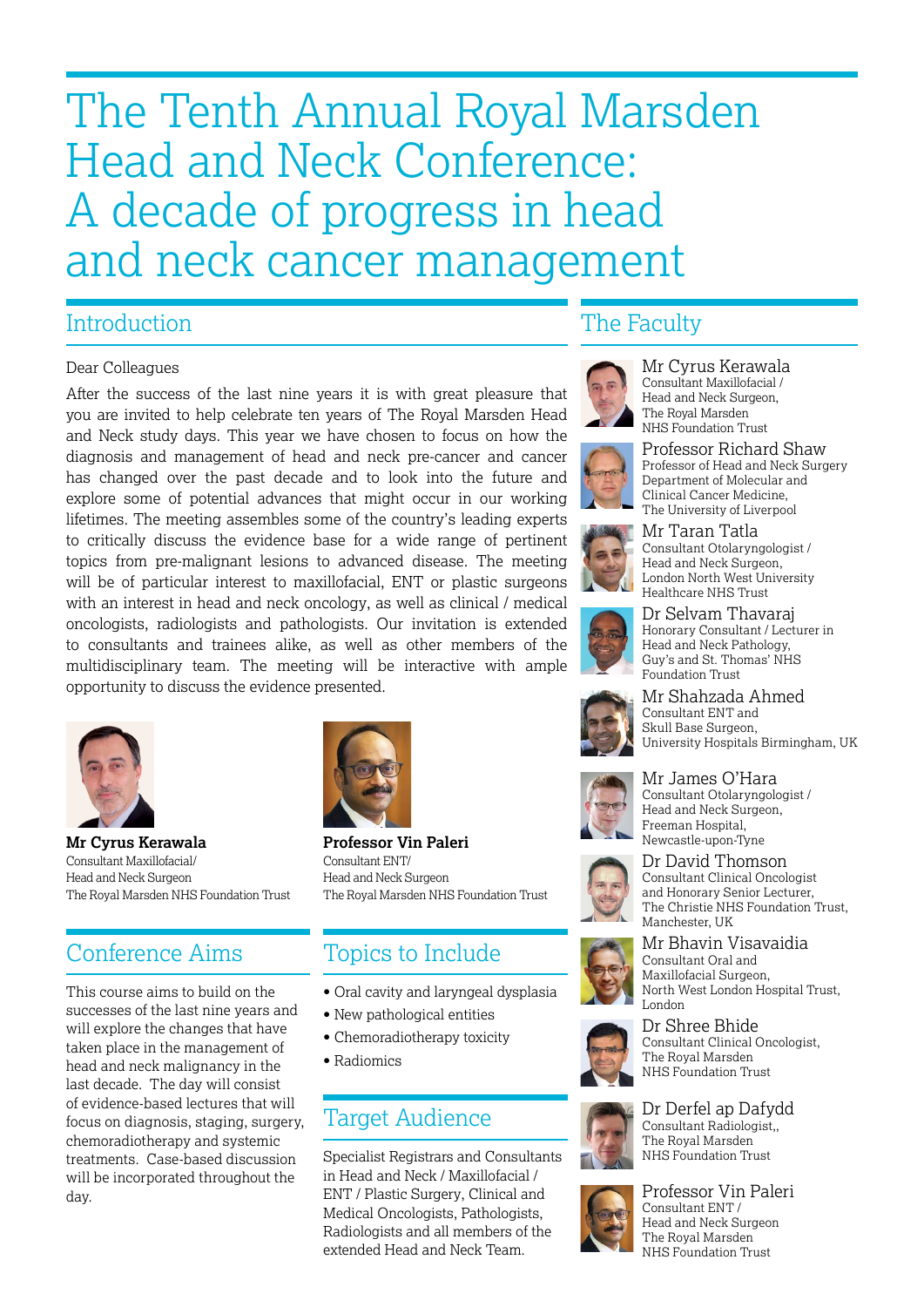# Programme of Events

| $09.00 - 09.25$ | Registration                                                                       |                                                                                                                                                      |
|-----------------|------------------------------------------------------------------------------------|------------------------------------------------------------------------------------------------------------------------------------------------------|
| $09.25 - 09.30$ | Introduction                                                                       | Mr Cyrus Kerawala<br>Consultant Maxillofacial / Head and Neck Surgeon<br>The Royal Marsden NHS Foundation Trust                                      |
| $09.30 - 10.00$ | Oral dysplasia                                                                     | Professor Richard Shaw<br>Professor of Head and Neck Surgery<br>Department of Molecular and Clinical Cancer Medicine,<br>The University of Liverpool |
| $10.00 - 10.30$ | Laryngeal dysplasia                                                                | Mr Taran Tatla<br>Consultant Otolaryngologist / Head and Neck Surgeon,<br>London North West University Healthcare NHS Trust                          |
| $10.30 - 11.00$ | Pathology update - what's new in<br>salivary, thyroid and sino-nasal cancer?       | Dr Selvam Thavaraj<br>Honorary Consultant / Lecturer in<br>Head and Neck Pathology,<br>Guy's and St. Thomas' NHS Foundation Trust                    |
| $11.00 - 11.15$ | <b>Discussion</b>                                                                  |                                                                                                                                                      |
| $11.15 - 11.45$ | Coffee                                                                             |                                                                                                                                                      |
| $11.45 - 12.15$ | Management of the eye in sino-nasal<br>malignancy                                  | Mr Shahzada Ahmed<br>Consultant ENT and Skull Base Surgeon,<br>University Hospitals Birmingham, UK                                                   |
| $12.15 - 12.45$ | The role of open conservation<br>laryngectomy in current head and neck<br>practice | Mr James O'Hara<br>Consultant Otolaryngologist / Head and Neck Surgeon,<br>Freeman Hospital, Newcastle-upon-Tyne                                     |
| $12.45 - 13.00$ | <b>Discussion</b>                                                                  |                                                                                                                                                      |
| $13.00 - 14.00$ | Lunch                                                                              |                                                                                                                                                      |
| $14.00 - 14.30$ | Minimising toxicity and complications<br>in CRT                                    | Dr David Thomson<br>Consultant Clinical Oncologist<br>and Honorary Senior Lecturer,<br>The Christie NHS Foundation Trust, Manchester, UK             |
| $14.30 - 15.00$ | Minimising complications in post-CRT<br>salvage surgery                            | Mr Bhavin Visavaidia<br>Consultant Oral and Maxillofacial Surgeon,<br>North West London Hospital Trust, London                                       |
| $15.00 - 15.15$ | <b>Discussion</b>                                                                  |                                                                                                                                                      |
| $15.15 - 15.45$ | Tea                                                                                |                                                                                                                                                      |
| $15.45 - 16.15$ | Liquid biopsy: the future of cancer<br>diagnostics                                 | Dr Shree Bhide<br>Consultant Clinical Oncologist,<br>The Royal Marsden NHS Foundation Trust                                                          |
| $16.15 - 16.45$ | Radiomic signatures in head and neck<br>cancer                                     | Dr Derfel ap Dafydd<br>Consultant Radiologist,<br>The Royal Marsden NHS Foundation Trust                                                             |
| $16.45 - 17.00$ | <b>Closing comments</b>                                                            | Professor Vin Paleri<br>Consultant ENT / Head and Neck Surgeon<br>The Royal Marsden NHS Foundation Trust                                             |